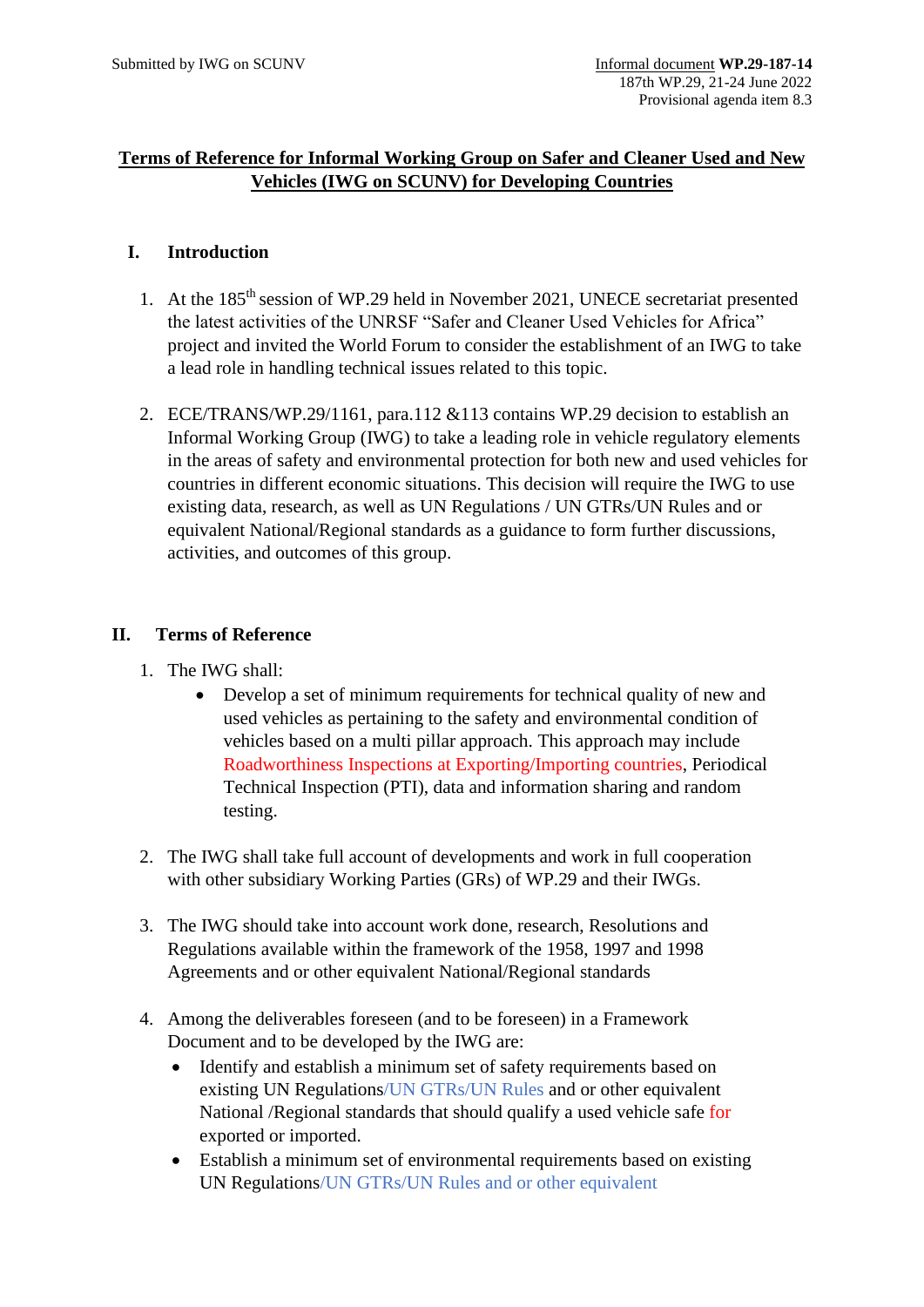National/Regional standards that can be used to qualify a vehicle environmentally safe for use in a different country.

- Establish a minimum "Safe International Whole Vehicle Type Approval (S-IWVTA)" or equivalent scheme (e.g., for self-certification or possibly also referred to a "blue-ribbon" scheme) for new and used vehicles that can be applied progressively in countries of different developmental levels. (-
- Develop basic test criteria to decide if used vehicles meet both environmental and safety requirement as established by this IWG and is applicable to both importing and exporting countries.
- Possible recognition of system within this framework such that Parties accept approval/certification granted by/in any Party.
- As an important Goal to ensure the inclusion of a Harmonized Life Cycle Assessment (LCA) Methodology
- 5. The final deliverable may have the form of a Resolution, Agreement or **Convention**
- 6. The IWG may decide to work in phases on the different work items.
- 7. The requirements shall, to the fullest extent possible, be performance based and technology neutral and be prepared in a neutral form such that they can be adapted for use under the 1958, 1997 and 1998 Agreements.

## **III. Rules of Procedure**

- 1. The IWG shall report to WP.29 and is open to all participants of WP.29 (see Rule 1 of WP.29 RoP).
- 2. The Chair(s) and a secretary will manage the IWG.
- 3. The Chair(s) may invite experts (at their discretion), including nonparticipants of WP.29, to assist in the development of technical standards.
- 4. The working language of the IWG will be English.
- 5. All documents and/or proposals must be submitted to the Secretary of the relevant group in a suitable electronic format in advance of the meeting. The group may refuse to discuss any item or proposal which has not been circulated five working days in advance to the meeting.
- 6. An agenda and related documents will be circulated to all members of the IWG in advance of all scheduled meetings.
- 7. Decisions will be reached by consensus. When consensus cannot be reached, the Chair or Co-Chair of the group shall present the different points of view to WP.29. The Chair may seek guidance from WP.29 as